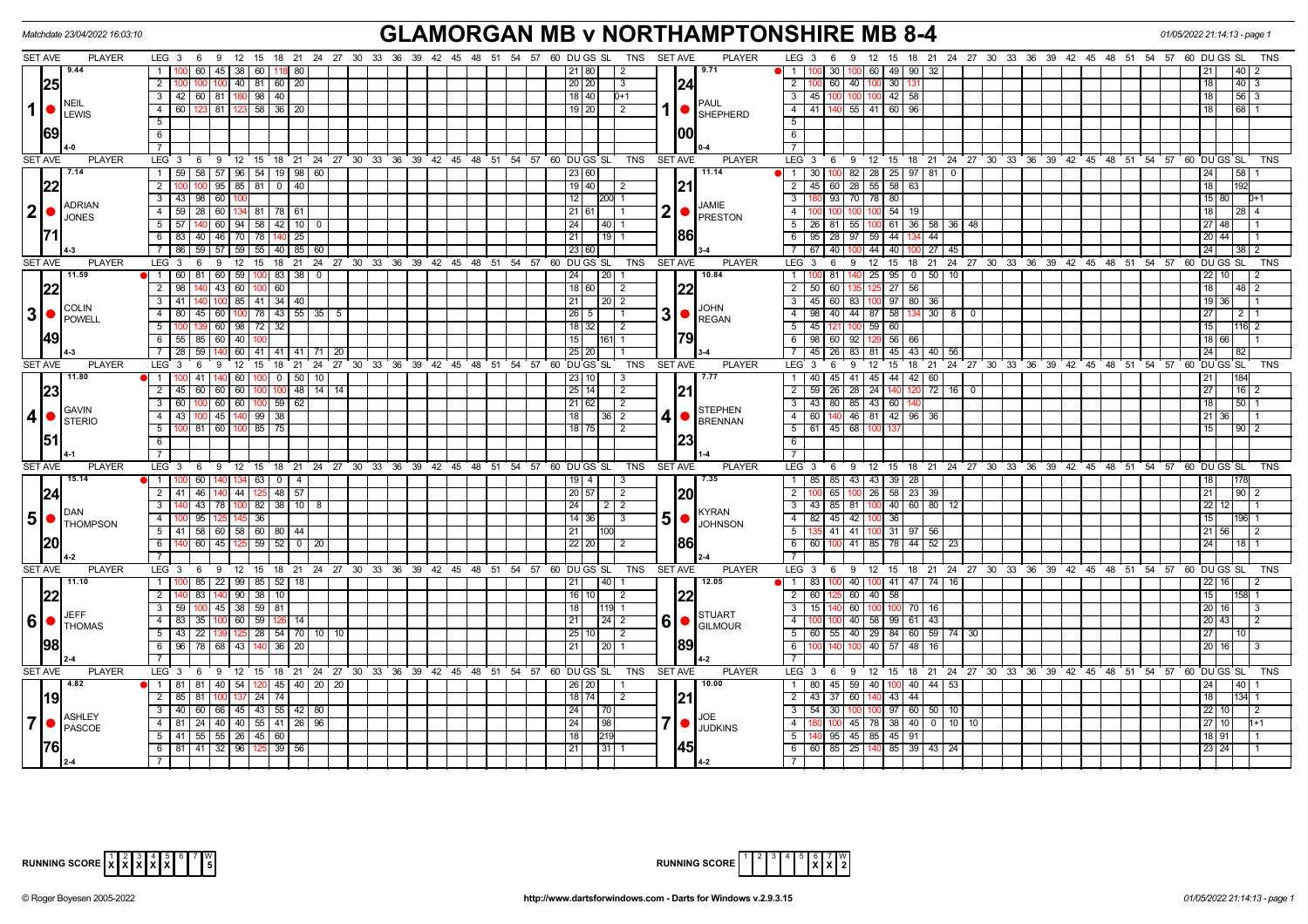| <b>GLAMORGAN MB v NORTHAMPTONSHIRE MB 8-4</b><br>Matchdate 23/04/2022 16:03:10 |                                |                                                              |                                                                                            |                                   |                                                                                                           |                                             |  |  |  |  |
|--------------------------------------------------------------------------------|--------------------------------|--------------------------------------------------------------|--------------------------------------------------------------------------------------------|-----------------------------------|-----------------------------------------------------------------------------------------------------------|---------------------------------------------|--|--|--|--|
| <b>SET AVE</b>                                                                 | <b>PLAYER</b>                  | LEG <sub>3</sub><br>12<br>- 6<br>9<br>15                     | 18 21 24 27 30 33 36 39 42 45 48 51 54 57 60 DU GS SL TNS SET AVE                          | <b>PLAYER</b>                     | LEG <sub>3</sub><br>24 27 30 33 36 39 42 45 48 51 54 57 60 DUGS SL<br>15<br>18<br>21                      | <b>TNS</b>                                  |  |  |  |  |
|                                                                                | 5.09                           | 46<br>52<br>82<br>60 I<br>60                                 | 18                                                                                         | 9.20                              | 68<br>43<br>-24<br>45                                                                                     | 19 24                                       |  |  |  |  |
|                                                                                | 20<br>$8 \nvert \nvert$ POWELL | 58<br>26<br>45<br>$40$   15<br>2<br>30<br>-45<br>137         | 27<br>5                                                                                    | 22                                | 45 60<br>$42 \mid 52 \mid 32$<br>$\overline{2}$<br>86<br>46 T<br>41                                       | $26$ 32                                     |  |  |  |  |
|                                                                                |                                | $60$   41   24  <br>40<br>3<br>-45                           | 15<br>291                                                                                  |                                   | 82 38 60<br>41                                                                                            | 18 60                                       |  |  |  |  |
|                                                                                |                                | $48$ 51<br>45<br>85                                          | $\overline{17}$   51                                                                       | <b>CHRIS</b><br>8 •<br>SHIPLEY    | 60<br>98 I<br>60<br>40                                                                                    | 15                                          |  |  |  |  |
|                                                                                |                                | 85 43 40 95 41 43<br>-5<br>. 54                              | 21<br>100                                                                                  |                                   | $100$ 45 0<br>5<br>80<br>0 1 1 6                                                                          | 24 16                                       |  |  |  |  |
| 130                                                                            |                                | -6                                                           |                                                                                            |                                   | 6                                                                                                         |                                             |  |  |  |  |
|                                                                                |                                |                                                              |                                                                                            |                                   |                                                                                                           |                                             |  |  |  |  |
| <b>SET AVE</b>                                                                 | <b>PLAYER</b>                  | LEG 3<br>24<br>9<br>12<br>18<br>21<br>15<br>6                | $127$ 30 33 36 39 42 45 48 51<br>54.57<br>60 DUGS SL<br><b>TNS</b>                         | <b>PLAYER</b><br><b>SET AVE</b>   | 21 24 27 30 33 36 39 42 45 48 51 54 57 60 DUGS SL<br>LEG <sub>3</sub><br>ີ 18<br>6<br>-9<br>12<br>15      | <b>TNS</b>                                  |  |  |  |  |
|                                                                                | 8.45                           | $42$   46   60   54   60   8<br>24<br>80   81  <br>1   46    | $30 \mid 8$                                                                                | 7.01                              | 3   66   26   58   100   43   66   0<br>40<br>85 I                                                        | 30<br>14                                    |  |  |  |  |
| 23                                                                             |                                | $\overline{77}$<br>2<br>85<br>l 43<br>16                     | $18$ 16<br>l1+1                                                                            | <b>20</b>                         | $\overline{29}$<br>24<br>2<br>41                                                                          | 15<br>$1061 + 1$                            |  |  |  |  |
|                                                                                |                                | $62$ 47 38 94 38<br>3<br>97                                  | 20 38                                                                                      |                                   | $100$ 95 60 43 32 47<br>3<br>81 I                                                                         | 43 <br>21                                   |  |  |  |  |
|                                                                                |                                | $\overline{0}$<br>$\overline{0}$<br>$\sqrt{20}$<br> 41 <br>4 | $19$ 20<br>2+1                                                                             | <b>SIMON</b><br>9<br><b>ALMEY</b> | 100 25<br>$77$ 26<br>81                                                                                   | 18<br>$92$   2                              |  |  |  |  |
|                                                                                |                                | 5                                                            |                                                                                            |                                   | 5                                                                                                         |                                             |  |  |  |  |
|                                                                                | 03                             | 6                                                            |                                                                                            | 182                               | 6                                                                                                         |                                             |  |  |  |  |
|                                                                                |                                |                                                              |                                                                                            |                                   |                                                                                                           |                                             |  |  |  |  |
| <b>SET AVE</b>                                                                 | <b>PLAYER</b>                  | LEG <sup>3</sup><br>21<br>9<br>12<br>15<br>18<br>- 6         | $24$ 27 30 33 36 39 42 45 48 51<br>54 57 60 DUGS SL<br><b>TNS</b>                          | <b>PLAYER</b><br><b>SET AVE</b>   | 18 21 24 27 30 33 36 39 42 45 48 51 54 57 60 DUGS SL<br>LEG <sub>3</sub><br>6<br>9<br>12<br>$^{\circ}$ 15 | <b>TNS</b>                                  |  |  |  |  |
|                                                                                | 7.41<br>18                     | 67<br>$95$   25   20   0   12<br>$\blacksquare$<br>41<br>60  | 29 12                                                                                      | 10.26                             | 59<br>57<br>139 21<br>$\overline{2}$<br>82<br>40<br>39                                                    | $\overline{27}$<br>$\overline{2}$           |  |  |  |  |
|                                                                                |                                | $43 \mid 55$<br>2<br>60<br>15   41                           | 18                                                                                         | <b>1201</b>                       | 60<br>56<br>88<br>60<br>40 I                                                                              | $21$ 88                                     |  |  |  |  |
|                                                                                |                                | $41$ 55<br>$10$ 0 $10$<br>45<br>60<br>3<br>40<br>140         | 30 <sub>1</sub><br>10                                                                      |                                   | 84<br>$0$ 12 24<br>50<br>23<br>140<br>60 l                                                                | 27<br>8                                     |  |  |  |  |
| 10                                                                             | KEIRION<br><b>CARTER</b>       | 54 66 76<br>42<br>$31 \mid 57$<br>4   49                     | 21<br>126                                                                                  | DANNY<br>10 C<br>GODDARD          | 81 45 40<br>100 60<br>43 I                                                                                | 23 60                                       |  |  |  |  |
|                                                                                |                                | 82<br>43<br>$\overline{2}$<br>5<br>  92                      | 29<br>$1 + 1$<br>2                                                                         |                                   | $0$ 28 0<br>59<br>59<br>58<br>87 I<br>107<br>-5<br>95l                                                    | 27<br>-8 I                                  |  |  |  |  |
| 32                                                                             |                                | 42 97 80 60 20<br>6   81  <br>121 I                          | $19$ 20                                                                                    | 141                               | 6<br>45 60 100<br>78 40 30                                                                                | 21<br>$8$                                   |  |  |  |  |
|                                                                                |                                |                                                              |                                                                                            |                                   |                                                                                                           |                                             |  |  |  |  |
| <b>SET AVE</b>                                                                 | <b>PLAYER</b>                  | LEG <sub>3</sub><br>12<br>9<br>6                             | 15 18 21 24 27 30 33 36 39 42 45 48 51<br>54 57 60 DU GS SL<br><b>TNS</b>                  | <b>SET AVE</b><br><b>PLAYER</b>   | 12 15 18 21 24 27 30 33 36 39 42 45 48 51 54 57 60 DUGS SL<br>LEG <sub>3</sub><br>- 6<br>-9               | <b>TNS</b>                                  |  |  |  |  |
|                                                                                | 15.02                          | $56$   94   40<br>83<br>43 I<br>100 85                       | 19 40                                                                                      | 12.47                             | 58 55 68<br>100 28<br>58 <sub>1</sub>                                                                     | 18<br> 134                                  |  |  |  |  |
|                                                                                | 26                             | 28   62   45<br>2<br>56   100                                | 21<br>$10$   3                                                                             | 1221                              | 140 100 54 35 35<br>$\overline{2}$<br>$70$   26   41                                                      | 24 35                                       |  |  |  |  |
|                                                                                | <b>RICHARD</b>                 | 96<br>3<br>60   42                                           | 18                                                                                         | DARREN                            | 60 77 58<br>44                                                                                            | 15<br>162I                                  |  |  |  |  |
| 110                                                                            | SHANKLYN                       | 39 72<br>62<br>$135$ 93<br>4 60                              | 18<br>40                                                                                   | <b>WILLIAMSON</b>                 | 140 26 39 76<br>60<br>$\overline{4}$<br>60 I                                                              | 21 76                                       |  |  |  |  |
|                                                                                |                                | 60                                                           | 15                                                                                         |                                   | 57<br>5                                                                                                   | 12                                          |  |  |  |  |
| 167                                                                            |                                | 44   80   76<br>54                                           | 18<br>16 I                                                                                 | 46                                | 85 I<br>100 60<br>77 36 127<br>6<br>16 I                                                                  | 19   16                                     |  |  |  |  |
|                                                                                |                                | 60<br>60<br>56<br>60<br>l 40                                 | 20 <sub>l</sub>                                                                            |                                   | 45<br>60<br>45<br>45                                                                                      | 18                                          |  |  |  |  |
| <b>SET AVE</b>                                                                 | <b>PLAYER</b>                  | LEG <sub>3</sub><br>15<br>18<br>21<br>12<br>9                | 24 27 30 33 36 39<br>60 DU GS SL<br><b>TNS</b><br>$42 \quad 45 \quad 48 \quad 51$<br>54 57 | <b>SET AVE</b><br><b>PLAYER</b>   | 18 21 24 27 30 33 36 39 42 45 48 51<br>LEG <sub>3</sub><br>15<br>12 <sup>°</sup>                          | $54$ $57$ $60$ $DU$ $GS$ $SL$<br><b>TNS</b> |  |  |  |  |
|                                                                                | 6.80                           | 45<br>43<br>100 I<br>-41                                     | $129$ 2<br>18                                                                              | l 8.89                            | 66<br>60 60<br>85<br>75                                                                                   | $21$ 75                                     |  |  |  |  |
| 21                                                                             |                                | $144$ 95<br>21<br>30   45<br>2                               | 18<br>$126$ 1                                                                              | <b>26</b>                         | 60<br>60 l<br>91<br>16<br>134                                                                             | $16$   16                                   |  |  |  |  |
|                                                                                | <b>RALPH</b><br><b>BARNETT</b> | 140 58<br>45 69 43<br>3                                      | 18<br>103 1                                                                                | <b>MARTIN</b>                     | 48<br>8<br>40<br>85                                                                                       | $19$ 40                                     |  |  |  |  |
| 120                                                                            |                                | $\overline{55}$ 100 60 45 41 42<br>$\overline{4}$            | 58 2<br>21                                                                                 | <b>BIGGS</b>                      | 26 49<br>$94 \mid 54$<br>$\overline{4}$<br>40                                                             | $\sqrt{20}$ 40                              |  |  |  |  |
|                                                                                |                                | 5 <sup>5</sup>                                               |                                                                                            |                                   | 5                                                                                                         |                                             |  |  |  |  |
|                                                                                |                                | 6                                                            |                                                                                            | 137                               | 6                                                                                                         |                                             |  |  |  |  |
|                                                                                |                                |                                                              |                                                                                            |                                   |                                                                                                           |                                             |  |  |  |  |

| n<br>. .   | ----<br>า 26.6 | w             | <sub>4</sub> gs 26.37<br>.                |
|------------|----------------|---------------|-------------------------------------------|
| <b>RUN</b> | 112 I W        | <b>RUNNII</b> | '11121W<br>IG SCORE<br>.<br>.<br>$\sim$ . |